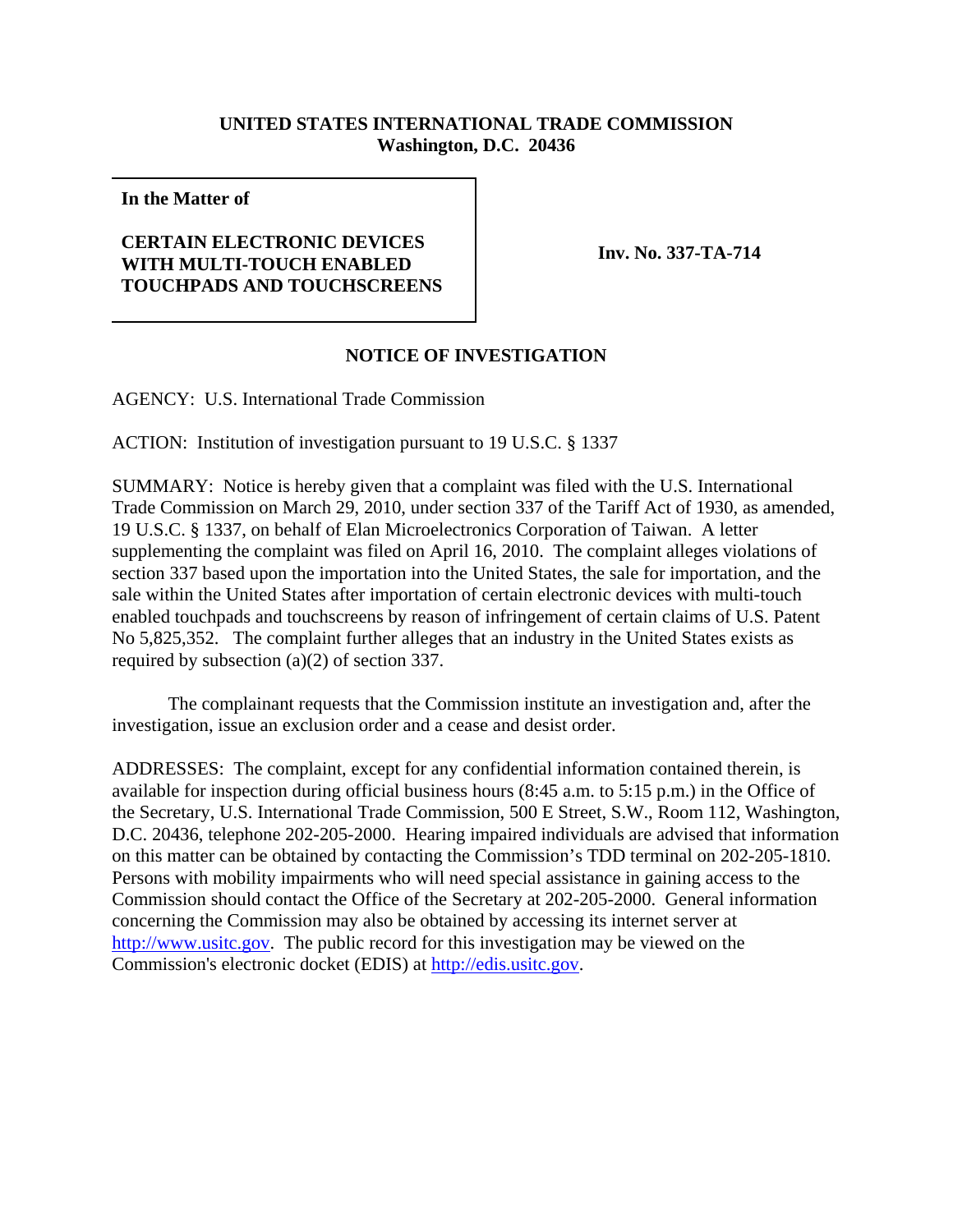FOR FURTHER INFORMATION CONTACT: Aarti Shah, Esq., Office of Unfair Import Investigations, U.S. International Trade Commission, telephone (202) 205-2657.

AUTHORITY: The authority for institution of this investigation is contained in section 337 of the Tariff Act of 1930, as amended, and in section 210.10 of the Commission's Rules of Practice and Procedure, 19 C.F.R. § 210.10 (2010).

SCOPE OF INVESTIGATION: Having considered the complaint, the U.S. International Trade Commission, on April 23, 2010, ORDERED THAT –

(1) Pursuant to subsection (b) of section 337 of the Tariff Act of 1930, as amended, an investigation be instituted to determine whether there is a violation of subsection  $(a)(1)(B)$  of section 337 in the importation into the United States, the sale for importation, or the sale within the United States after importation of certain electronic devices with multi-touch enabled touchpads or touchscreens that infringe one or more of claims 1, 2, 4, 7, 10, 12, 14, 16, 18, 19, 21, 24, 26, and 30 of U.S. Patent No. 5,825,352, and whether an industry in the United States exists as required by subsection (a)(2) of section 337;

(2) For the purpose of the investigation so instituted, the following are hereby named as parties upon which this notice of investigation shall be served:

(a) The complainant is:

Elan Microelectronics Corporation No. 12, Innovation 1<sup>st</sup> Road Science Based Industrial Park Hsinchu Taiwan 308 Taiwan

(b) The respondent is the following entity alleged to be in violation of section 337, and is the party upon which the complaint is to be served:

> Apple Inc. 1 Infinite Loop Cupertino, California 95014

(c) The Commission investigative attorney, party to this investigation, is Aarti Shah, Esq., Office of Unfair Import Investigations, U.S. International Trade Commission, 500 E Street, S.W., Suite 401, Washington, D.C. 20436; and

(3) For the investigation so instituted, the Honorable Paul J. Luckern, Chief Administrative Law Judge, U.S. International Trade Commission, shall designate the presiding Administrative Law Judge.